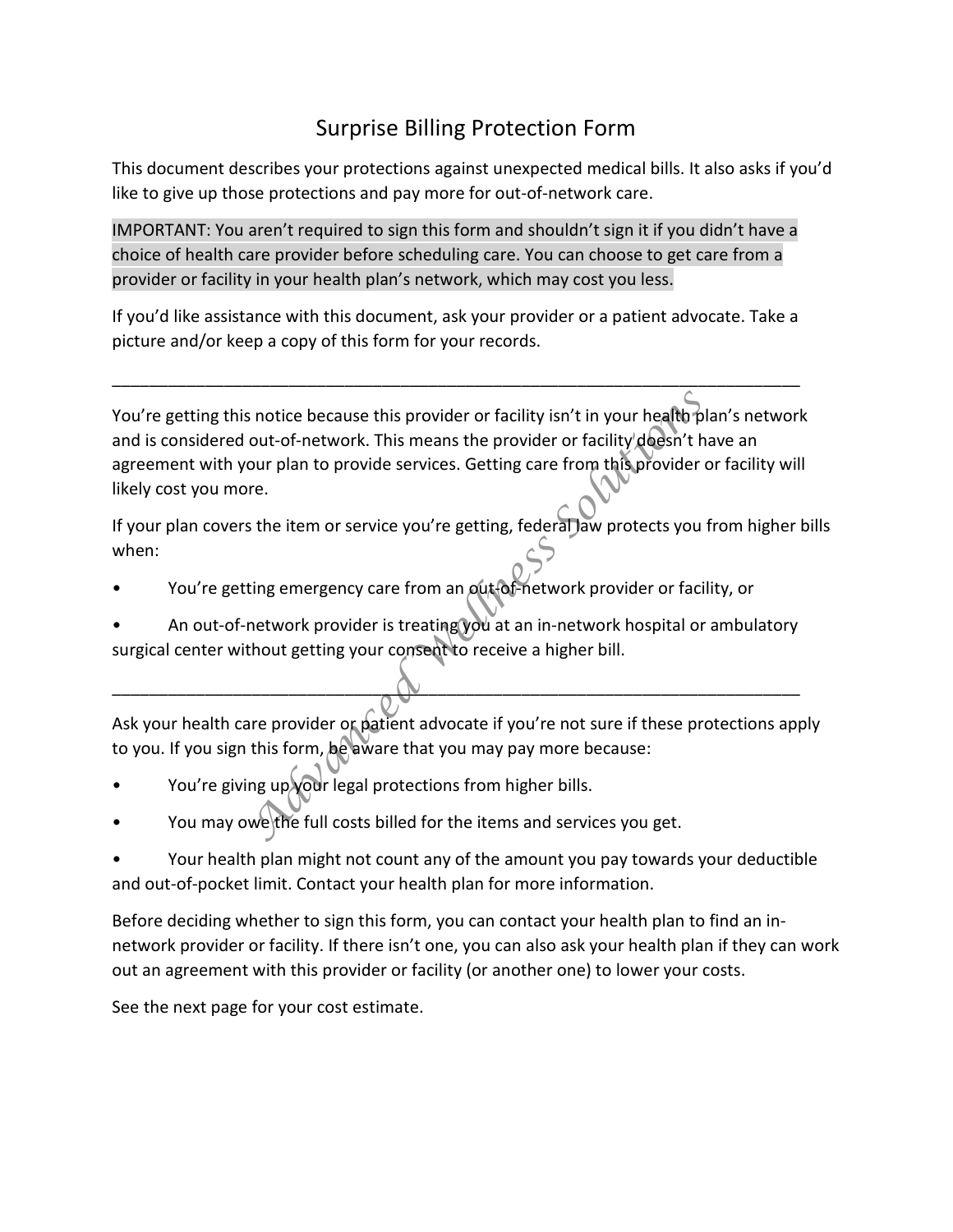Estimate of what you could pay if you give up your protections

Patient name:

Out-of-network provider(s)or facility name:

## Total cost estimate of what you may be asked to pay:

►Review your detailed estimate. See the next page for a cost estimate for each item or service.

►Call your health plan. Your plan may have better information about how much you'll be asked to pay. You also can ask about what's covered under your plan and your provider options.

▶ Questions about this notice and estimate? Contact Denise Bair at Advanced Wellness Solutions (772) 403-7640

►Questions about your rights? The federal phone number for information and complaints is: 1- 800-985-3059.

## **Prior authorization or other care management limitations**

Except in an emergency, your health plan may require prior authorization (or other limitations) for certain items and services. This means you may need your plan's approval that it will cover the items or services before you can get them. If your plan requires prior authorization, ask them what information they need for you to get coverage. *Advanced*<br> *Advanced*<br> *Advanced*<br> *Advanced*<br> *Advanced*<br> *Advanced*<br> *Advanced*<br> *Advanced*<br> *Advanced*<br> *Advanced*<br> *Advanced*<br> *And provided plan may require*  $\hat{p}_s$  *ior authorization (or comd services. This means yo* 

More information about your rights and protections visit www.cms.gov/nosurprises/consumers for more information about your rights under federal law.

By signing, I understand that I'm giving up my federal consumer protections and may have to pay more for out-of-network care.

With my signature, I'm agreeing to get the items or services from Advanced Wellness Solutions.

With my signature, I acknowledge that I'm consenting of my own free will and I'm not being coerced or pressured. I also acknowledge that:

- I'm giving up some consumer billing protections under federal law.
- I may have to pay the full charges for these items and services or pay additional out-ofnetwork cost-sharing under my health plan.
- I was given a written notice on  $\frac{1}{2}$  /  $\frac{1}{2}$  that explained my provider or facility isn't in my health plan's network, described the estimated cost of each service, and disclosed what I may owe if I agree to be treated by this provider or facility.
- I got the notice either on paper or electronically, consistent with my choice.